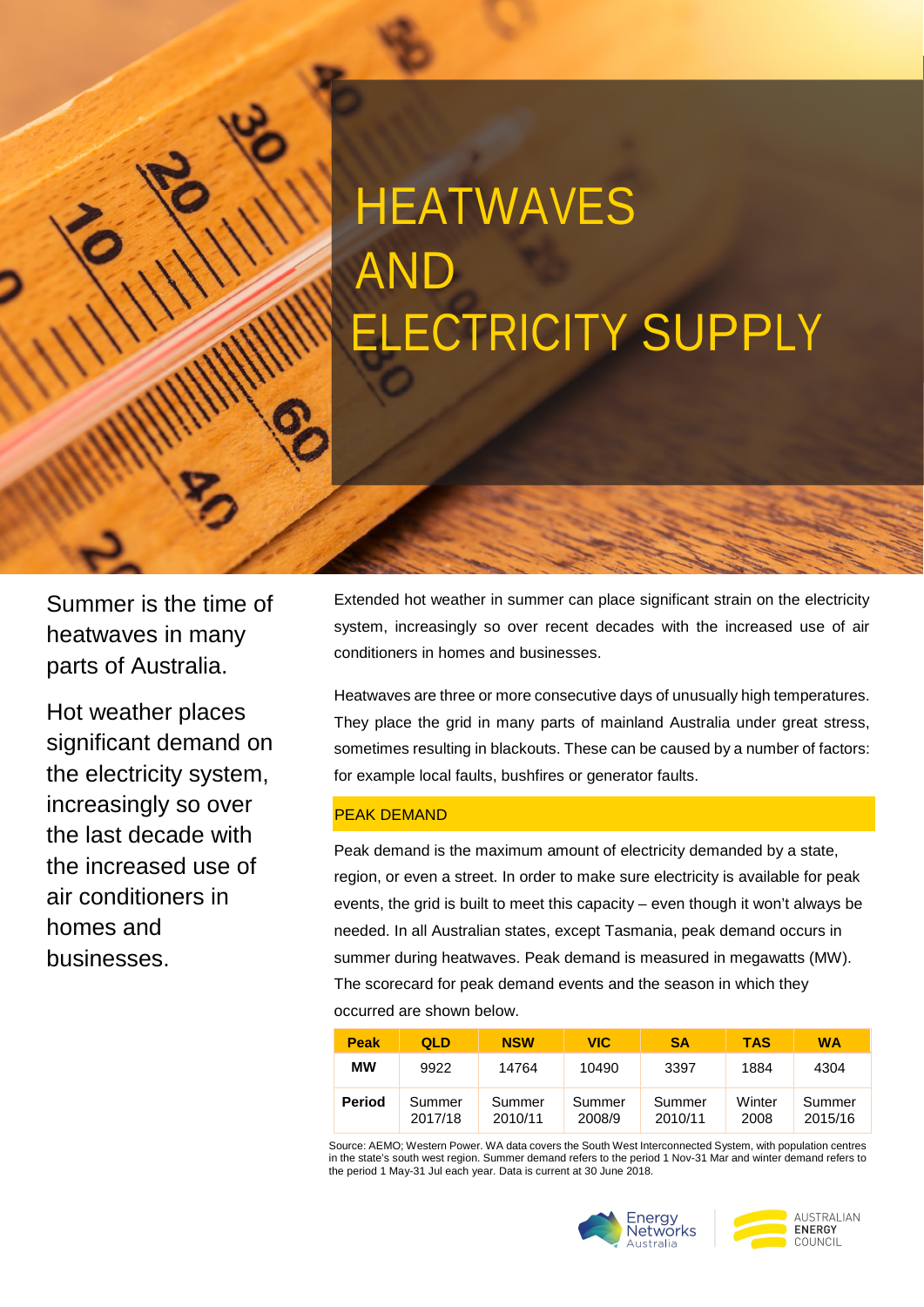While the increased reliance on air conditioning has caused a rise in peak demand over the past couple of decades, in recent years this has been somewhat tempered by the greater role household solar and batteries are playing and a reduction in demand from large industrial facilities, some of which have closed. The exception is Queensland, where large uptake of rooftop solar PV has been offset by growing demand, particularly in liquefying coal seam gas for export. The chart below shows the trend for peak demand in summer and winter over the past two decades.





\*peak demand in the South West integrated system (SWIS)

Source: Electricity Gas Australia 2005 – 2017, AEMO

Heatwaves have the biggest impact on the electricity grid in January and February, especially when multiple states have concurrent heatwaves. South Australia and Victoria, for example, often have heatwaves at the same time and the two power systems have strong interconnections.

Power systems across the eastern seaboard have interconnections and normally high demand in one state can be met by extra generation from another.

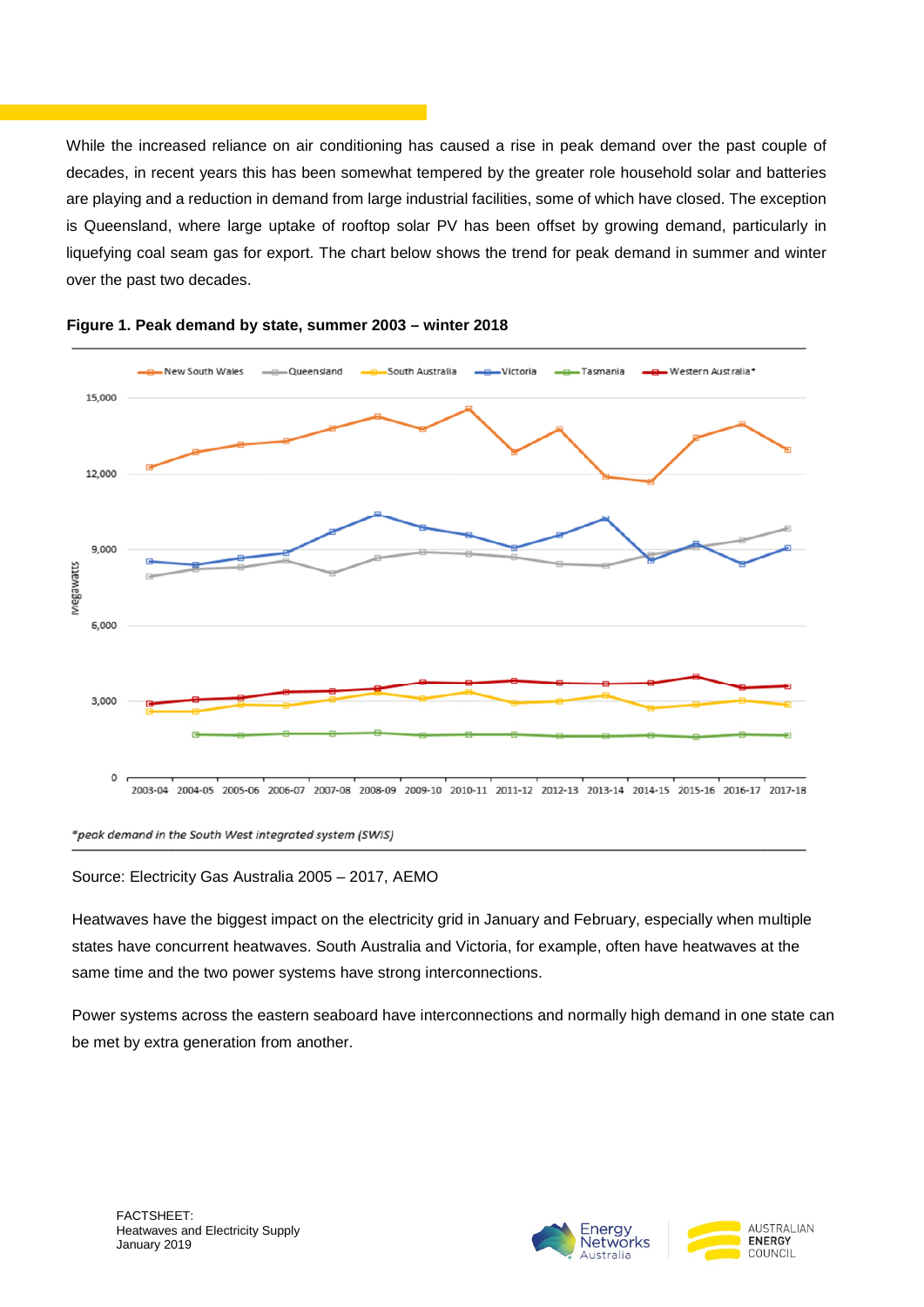

#### Heatwaves and electricity demand

The occurrence of heatwaves is predictable and the following range of identifiable factors can vary the level of demand:



# **Duration of the heatwave:** electricity demand tends to

increase in the third and fourth days of consecutive hot days, as air conditioners increase output to manage the accumulating heat load in buildings.



**School holidays and weekends:** demand tends to be higher from mid-January as schools and businesses resume, and weekdays have higher demand than weekends.

**Solar PV:** increased deployment of



rooftop solar PV helps reduce system demand during most summer heatwave peaks (providing there is no cloud cover) but shifts the maximum peak event to later in the day as the sunlight dwindles. In future this could be offset by higher uptake of storage in conjunction with rooftop solar.

FACTSHEET: Heatwaves and Electricity Supply January 2019

#### WHAT HAPPENS IN A HEATWAVE?

We know when heatwaves are coming and plan accordingly. Ongoing maintenance takes place to keep the grid and generators in good working order before summer and electricity networks have specific operational plans developed in advance of the hottest days to keep customers safe and comfortable while maintaining the reliable performance of the network during periods of increased demand. They will also have emergency response crews ready to respond if equipment fails or if there is an emergency to minimise the time customers are without power.

While pressure is placed on the grid by high demand, high temperatures associated heavy loads can also impair the operation of key infrastructure like generators and transmission lines. Bushfires can lead to outages on major transmission lines. These impairments impact on the operation of the system.

Networks also use smart technology and demand response to manage demand on the network on the hottest days. We are also seeing new services and technology working with the grid to allow customers to make the most of their solar and batteries and to engage and incentivise customers to help shift their electricity usage voluntarily.

In preparation for an extreme heatwave, some large industrial customers will undertake voluntary load shedding. That is, they agree to switch off part of, or all of, their operations. This helps reduce demand on those days. Some industrial customers have greater flexibility than others in being able to voluntarily reduce their electricity demand on these days.

During hot days, it is not unusual to see high spot prices in that particular state's wholesale electricity market. This is how the market is designed to work. Higher prices provide signals to generators to enter the market to help meet supply. Peak generators, such as hydro or gas, are built specifically for these types of events, and can sometimes run for only a few days a year. These higher wholesale prices do not translate into higher retail electricity prices during a heatwave, because retail prices are fixed across a year and retailers manage the price risk for their customers.

As rooftop solar PV operates behind the residential meter, we can only estimate its total generation. Its impact shows as reduced demand, when in fact it is a different, distributed source of generation.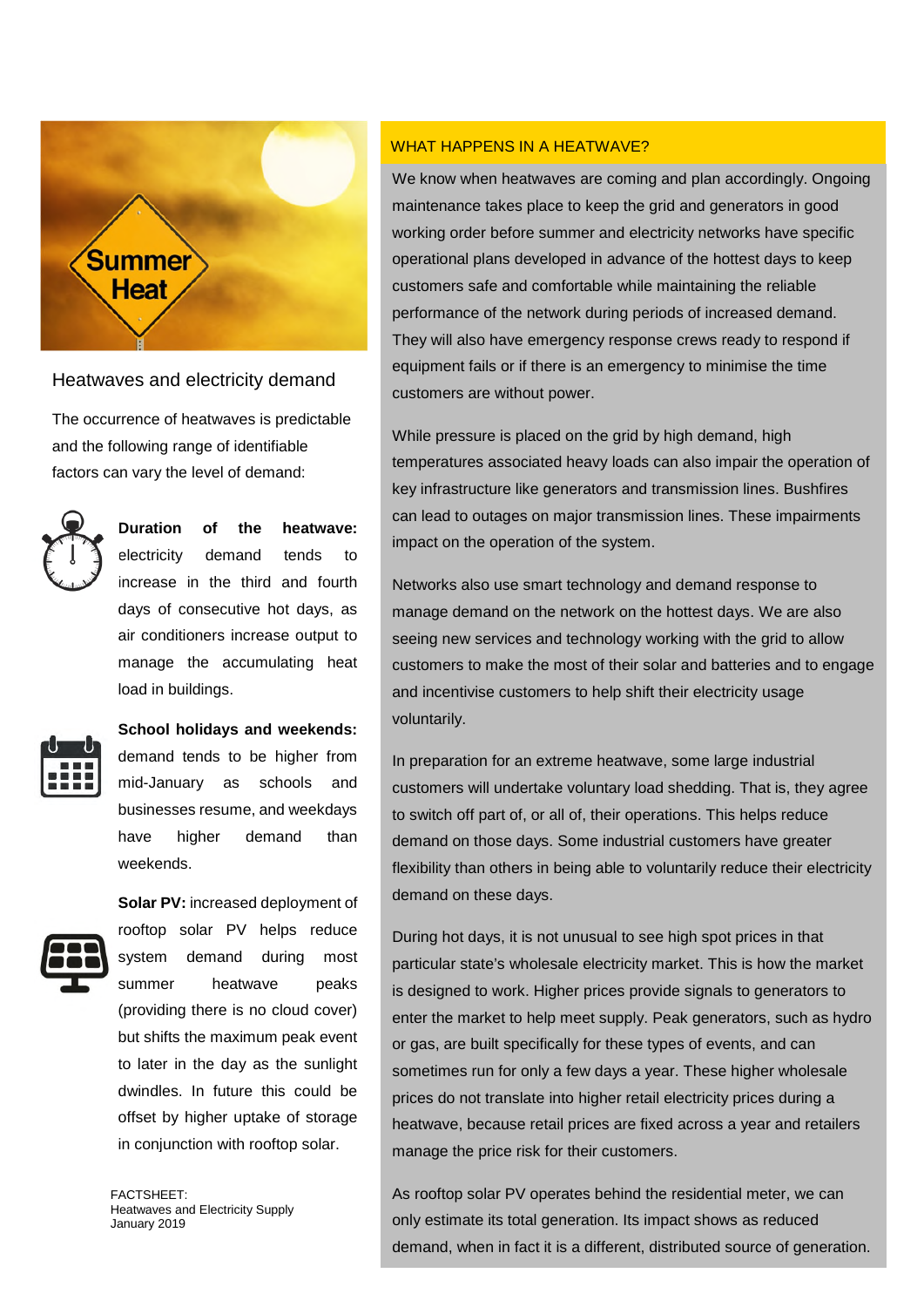

The impact of announced power stations closing

In May 2016, the 544MW Northern Power Station closed in South Australia. It was the last remaining coal-fired generator in that state. In March 2017, the 1,600MW Hazelwood power station closed in Victoria.

AEMO has assessed the market in South Australia and Victoria and has advised that after taking into account their Reliability and Emergency Reserve Trader (RERT) measures, there is sufficient generation to supply maximum demand for the 2018/19 summer measured against the NEM's reliability standard. Of course, this is only a forecast – conditions can deteriorate.

# LOSS OF SUPPLY

There are three basic types of power interruptions that can occur during a heatwave:

- **1. Localised outages**: these can be for any number of factors – i.e. a tree limb on a line, a truck hitting a pole, equipment failure (not usually heat related). Some may be due to heat and high demand. These are generally communicated by local network operators to customers via websites, twitter and other social media. They can involve a handful or a few thousand households depending on the cause, and supply is restored once repairs take place.
- **2. Power system disturbance**: where a major event has disturbed the security of the power system, customers may be interrupted over a wide area. There are many possible causes, but most frequently it is caused by a sudden interruption to critical transmission lines. For example, in January 2007, bushfire smoke short-circuited lines bringing power from NSW to Victoria, and a large number of customers across Victoria and South Australia were interrupted until the power system could be restabilised, which took a few hours.
- **3. Involuntary load shedding**: in the event that there is not enough supply to meet demand, the Australian Energy Market Operator (AEMO) will switch off sections of the grid until increased supply can be restored or demand reduces, generally in the evening. These are known as rolling blackouts, as different parts of the grid take turns being without power. These are infrequent and efforts are taken to minimise their frequency and duration.



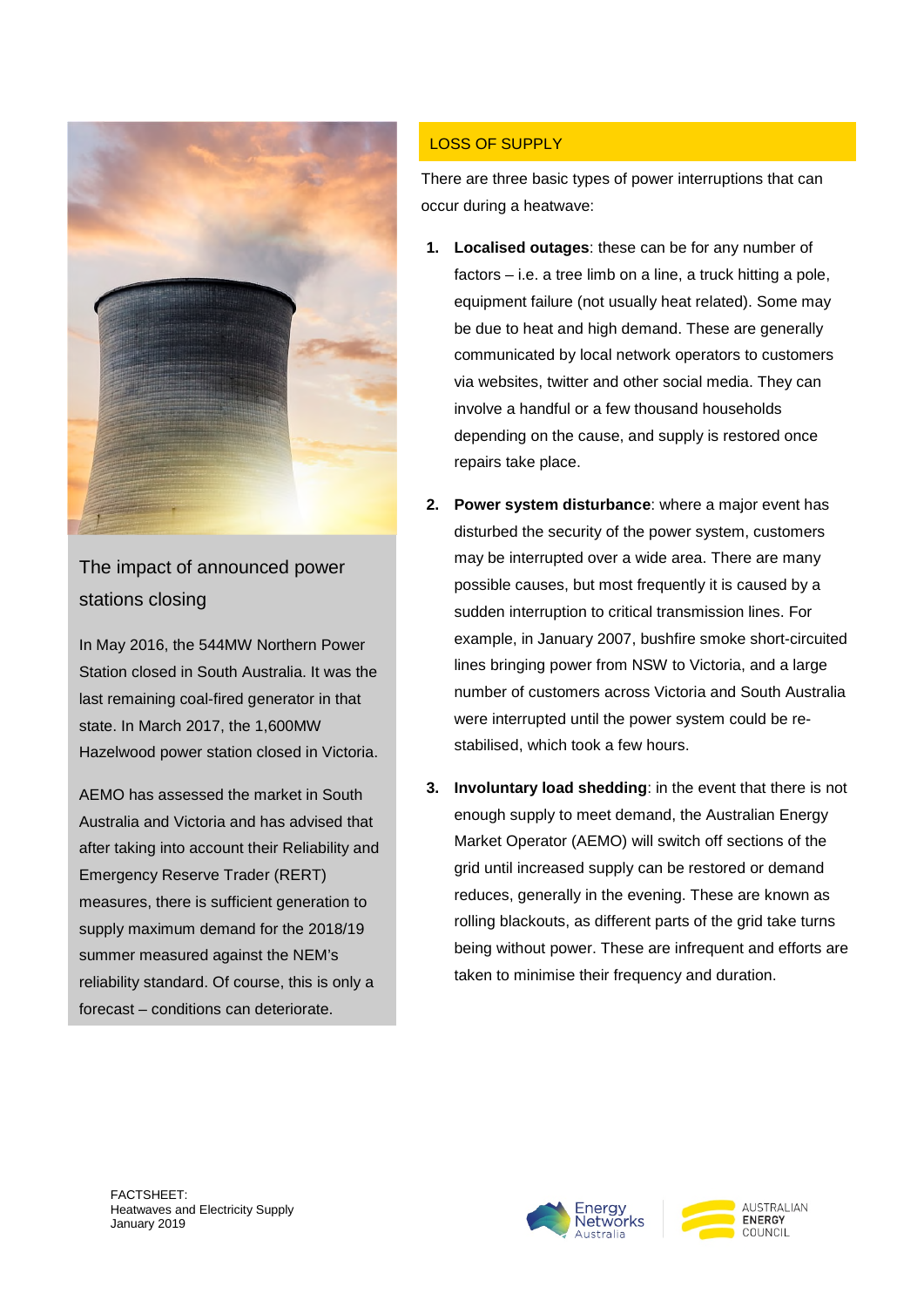The shortage of electricity supply can be the result of a number of factors. It could be a fault or heat-related stress in a generator (or generators) which reduces supply at critical times. A transmission line may have its capacity reduced to avoid equipment damage resulting from high temperatures (the lines can sag under heavy load and high temperatures) or shut off because of the risk of bushfires. Any of these events, under certain conditions, can increase the risk of outages but most will affect only localised parts of the grid at any time.

Rooftop solar PV or batteries by themselves will not protect your house from experiencing an outage unless they are configured to do this. At present few systems have been set up for this, so even if you have a solar PV system installed, you can still be affected and should be prepared.

The Australian Energy Market Operator (AEMO) has identified up to 930MW of off-market reserves that may be available via the RERT process.

The RERT is a mechanism by which AEMO can top-up the supply demand balance. These reserves are mostly forms of demand-side response, where customers have voluntarily offered to reduce their consumption for a few hours in return for a fee. AEMO attempts to use these reserves only as a last-resort to avoid having to order blackouts once normal market supplies are fully committed. Costs are then recovered from customers.



Rooftop solar PV contributes to the supply of electricity on hot sunny days. Wind generators may also contribute to supply during heat waves, depending on the amount of wind blowing.

Renewable generation, particularly from rooftop solar, is changing the shape of daily energy demand. An occurrence called a 'duck curve' is shown in figure 2; this curve is caused by the shifting energy demands of the population due to the rapid uptake of rooftop solar.

Historically peak hot day demand was typically experienced in the early afternoon, however it has now shifted to later in the day. During the day when the sun is shining and the wind is blowing, there is less reliance on the grid due to the increased use of renewable energy. While daytime demand is considerably lower, there is now a sharper spike in grid demand as the sun goes down.

As renewable energy further grows and coal plants retire, demand in the middle of the day is expected to continue to shrink further, moving to later in the evening once the sun sets.

This demand peak, and subsequent quick drop, requires careful planning to ensure reliability risks are managed. The shifting demand requires firm generation to start up and shut down more often, and in a very short space of time to meet the population's energy needs.



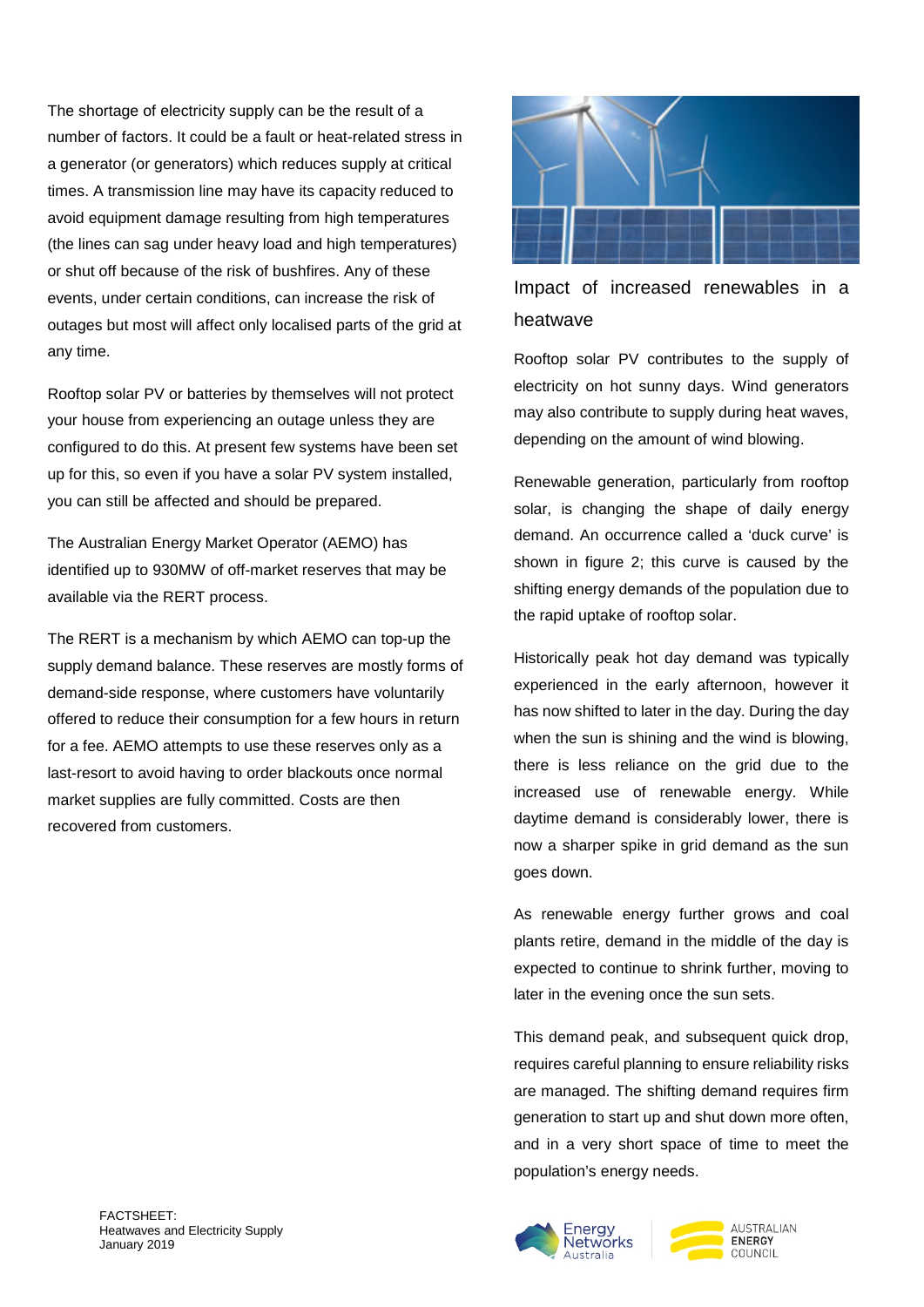#### **Figure 2. Rooftop solar changing NEM**

South Australia Rooftop Generation and Net Grid Demand (27 December 2018 at 42.2C max temperature)



Source: Australian Energy Council analysis of Neo Express data

South Australia has the highest penetration of intermittent renewable generation in the world. Last summer the state (which has the NEM's highest rooftop PV penetration as a percentage of peak demand) experienced daily peaks at 8.00pm (AEST).

Over 45 per cent of South Australia's generation comes from wind energy. This means generation only occurs if the wind is blowing. While there is technically sufficient capacity to meet demand in South Australia, even if there is no wind blowing during a heatwave, the supply-demand balance is tighter during these conditions.

Increased use of renewable energy will require careful planning to ensure that these risks are managed, so we can continue to decarbonise supply while maintaining reliability of supply.